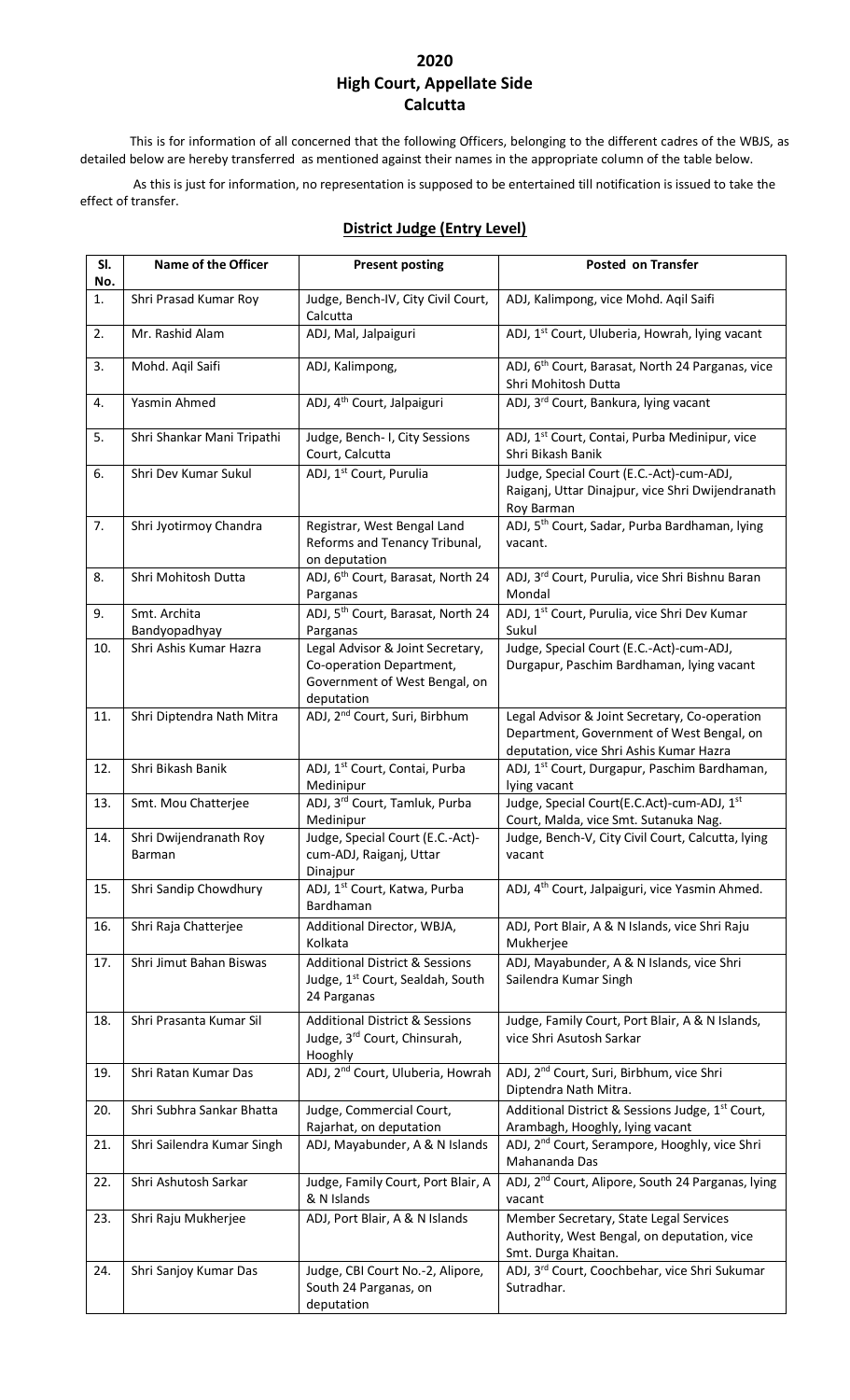| 25. | Smt. Durga Khaitan          | Member Secretary, SLSA, West                  | Judge, Special Court (E.C.-Act)-cum-ADJ, 2 <sup>nd</sup>     |
|-----|-----------------------------|-----------------------------------------------|--------------------------------------------------------------|
|     |                             | Bengal, on deputation                         | Court, Cooch Behar, vice Smt. Madhuchhanda                   |
|     |                             |                                               | <b>Bose</b>                                                  |
| 26. | Shri Mahananda Das          | ADJ, 2 <sup>nd</sup> Court, Serampore,        | ADJ, 4 <sup>th</sup> Court, Berhampore, Murshidabad, lying   |
|     |                             | Hooghly                                       | vacant                                                       |
| 27. | Smt. Madhuchhanda Bose      | Judge, Special Court (E.C.-Act)-              | ADJ, 2 <sup>nd</sup> Court, Katwa, Purba Bardhaman, lying    |
|     |                             | cum-ADJ, 2 <sup>nd</sup> Court, Cooch         | vacant.                                                      |
|     |                             | Behar                                         |                                                              |
| 28. | Shri Sukumar Sutradhar      | ADJ, 3rd Court, Cooch Behar                   | ADJ, 1 <sup>st</sup> Court, Katwa, Purba Bardhaman, vice     |
|     |                             |                                               | Shri Sandip Chowdhury                                        |
| 29. | Shri Manojyoti              | ADJ, 1 <sup>st</sup> Court, Bankura           | Judge, Special Court to deal with cases against              |
|     | Bhattacharyya               |                                               | MPs/MLAs of West Bengal vice Sri Sanjib                      |
|     |                             |                                               | Daruka                                                       |
| 30. | Mir Rashid Ali              | ADJ, 2 <sup>nd</sup> Court, Barrackpore,      | ADJ, Mal, Jalpaiguri, vice Rashid Alam                       |
|     |                             | North 24 Parganas                             |                                                              |
| 31. | Shri Partha Pratim Das      | ADJ, Re-designated Court,                     | Judge, Bench-I, City Sessions Court, Calcutta,               |
|     |                             | <b>Bankura</b>                                | vice Shri Shankar Mani Tripathi                              |
| 32. | Smt. Sutanuka Nag           | Judge, Special Court (E.C.-Act)-              | Judge, Bench-II, City Sessions Court, Calcutta,              |
|     |                             | cum-ADJ, 1 <sup>st</sup> Court, Malda         | lying vacant                                                 |
|     |                             |                                               |                                                              |
| 33. | Neyaz Alam                  | ADJ, 2 <sup>nd</sup> Court, Asansol, Paschim  | Judge, Commercial Court, Rajarhat, on                        |
|     |                             | Bardhaman                                     | deputation, vice Shri Subhra Shankar Bhatta                  |
|     | Shri Bishnu Baran Mondal    | ADJ, 3rd Court, Purulia                       | ADJ, 2 <sup>nd</sup> Court, Islampur, Uttar Dinajpur, lying  |
| 34. |                             |                                               |                                                              |
|     |                             |                                               | vacant                                                       |
| 35. | Smt. Sutapa Saha            | ADJ, 8 <sup>th</sup> Court, Alipore, South 24 | ADJ, Ranaghat, Nadia, lying vacant                           |
|     |                             | Parganas                                      |                                                              |
| 36. | Shri Ananda Kumar           | District & Sessions Judge,                    | Chief Judge, Presidency Small Cause Court,                   |
|     | Mukherjee                   | Birbhum                                       | Calcutta, vice Shri Sudeb Mitra, scheduled to                |
|     |                             |                                               | retire on superannuation w.e.f. 29.02.2020.                  |
| 37. | Shri Manoj Kumar Sharma     | ADJ, 4 <sup>th</sup> Court, Krishnagar, Nadia | District & Sessions Judge, Andaman & Nicobar                 |
|     |                             |                                               | Islands, vice Shri Indranil Bhattacharyya                    |
| 38. | Shri Amit Chakraborty       | Member, West Bengal                           | Chairman, West Bengal Cooperative Tribunal,                  |
|     |                             | Cooperative Tribunal, on                      | on deputation, lying vacant                                  |
|     |                             | deputation                                    |                                                              |
| 39. | Shri Indranil Bhattacharyya | District & Sessions Judge,                    | Judge, Bench-X, City Civil Court, Calcutta, lying            |
|     |                             | Andaman & Nicobar Islands                     | vacant.                                                      |
| 40. | Shri Subhrajit Basu         | ADJ, 1 <sup>st</sup> Court, Krishnagar, Nadia | District & Sessions Judge, Birbhum Vice Shri                 |
|     |                             |                                               | Ananda Kumar Mukherjee                                       |
| 41. | Sri Sanjib Daruka           | Judge, Special Court to deal with             | Additional Director, West Bengal Judicial                    |
|     |                             | cases against MPs/MLAs of                     | Academy, vice Sri Raja Chatterjee                            |
|     |                             | West Bengal                                   |                                                              |
| 42. | Shri Arun Singha            | Probationary Additional District              | ADJ, 1 <sup>st</sup> Court, Bankura, vice Shri Manojyoti     |
|     |                             | & Sessions Judge, Alipore, South              | Bhattacharyya.                                               |
|     |                             | 24 Parganas                                   |                                                              |
| 43. | Smt. Tania Ghosh            | Probationary Additional District              | ADJ, 2 <sup>nd</sup> Court, Paschim Medinipur, lying vacant. |
|     |                             | & Sessions Judge, Alipore, South              |                                                              |
|     |                             | 24 Parganas                                   |                                                              |

## **ADJ, FTC**

| SI.<br>No. | Name of the Officer               | <b>Present Posting</b>                            | <b>Posted on Transfer</b>                                                                       |
|------------|-----------------------------------|---------------------------------------------------|-------------------------------------------------------------------------------------------------|
| 1.         | Molla Asgar Ali                   | ADJ, FTC, Dubrajpur, Birbhum                      | ADJ, FTC-1, Barasat, North 24-Parganas vice<br>Smt. Srimoyi Kundu, since transferred            |
| 2.         | Sri Gurudas Biswas                | ADJ, FTC-1, Bichar Bhavan,<br>Calcutta            | ADJ, FTC-2, Jangipur, Murshidabad, lying<br>vacant                                              |
| 3.         | Sri Saugata Roy Chowdhury         | ADJ, FTC-2, Jalpaiguri, Sadar                     | ADJ, FTC-1, Bichar Bhavan, Calcutta vice Sri<br>Gurudas Biswas, since transferred               |
| 4.         | Sri Nilanjan De                   | ADJ, FTC-2, Lalbagh,<br>Murshidabad               | ADJ, FTC-1, Sadar, Paschim Medinipur, vice<br>Smt. Dipali Srivastava (Sinha), since transferred |
| 5.         | Smt. Srimayi Kundu                | ADJ, FTC-1, Barasat, North 24-<br>Parganas        | ADJ, FTC-2, Lalbagh, Murshidabad, vice Sri<br>Nilanjan De, since transferred                    |
| 6.         | Sri Abhijit De                    | ADJ, FTC-2, Barrackpore, North<br>24-Parganas     | ADJ, FTC-3, Krishnanagar, Nadia, lying vacant                                                   |
| 7.         | Smt. Dipali Srivastava<br>(Sinha) | ADJ, FTC-1, Sadar, Paschim<br>Medinipur           | ADJ, FTC, Dubrajpur, Birbhum, vice Molla Asgar<br>Ali, since transferred                        |
| 8.         | Smt. Rajasri Basu Adhikari        | ADJ, FTC-7, Alipore, South 24-<br>Parganas        | ADJ, FTC-2, Jalpaiguri, vice Sri Sougata Roy<br>Chowdhury, since transferred                    |
| 9.         | Sri Asis Kumar Mukherjee          | ADJ, FTC-4, Diamond Harbour,<br>South 24-Parganas | ADJ, FTC-1, Malda, lying vacant                                                                 |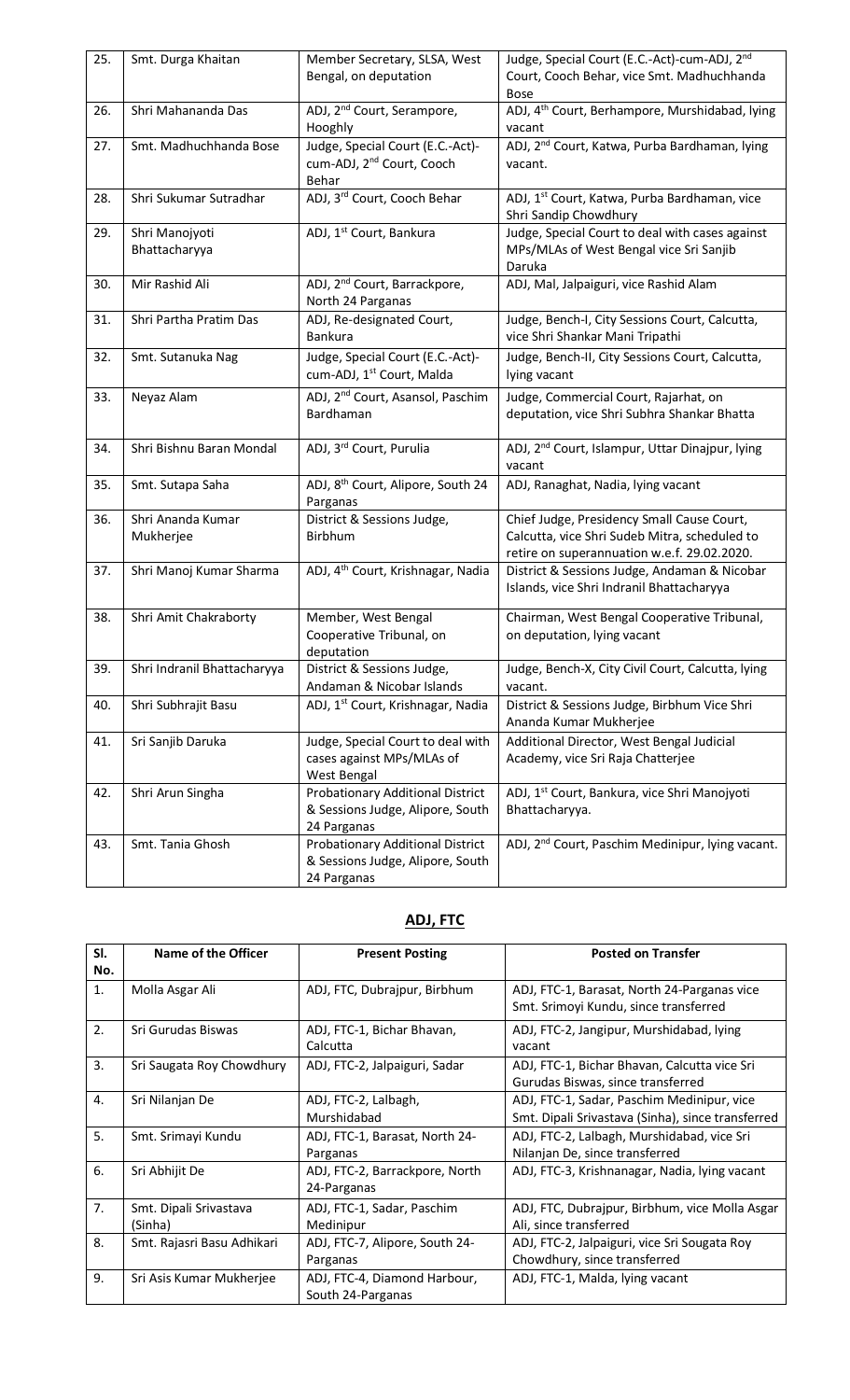### **Civil Judge (Senior Division)/CJM/ACJM**

| SI.<br>No. | Name of the Officer                | <b>Present Posting</b>                                         | <b>Posted on Transfer</b>                                                                                        |
|------------|------------------------------------|----------------------------------------------------------------|------------------------------------------------------------------------------------------------------------------|
| 1.         | Sri Santanu Ganguly                | ACJM, Suri, Birbhum                                            | ACJM, Bidhannagar, North 24-Parganas vice<br>Smt. Euepundee Lepcha, since transferred                            |
| 2.         | Sri Bishal Mangrati                | ACJM, Katwa, Purba Bardhaman                                   | Secretary, DLSA, Kalimpong, lying vacant<br>(new post)                                                           |
| 3.         | Sri Binay Kumar Nonia              | ACJM, Dinhata, Cooch Behar                                     | ACJM, Sealdah, South 24-Parganas vice<br>Smt. Srinita Das, since transferred                                     |
| 4.         | Sri Animesh Ghosh                  | CJ(SD), Dinhata, Cooch Behar                                   | CJ(SD), 10 <sup>th</sup> Court, Alipore, South 24-<br>Parganas, lying vacant                                     |
| 5.         | Sri Ajay Raj Syangden              | CJ(SD), Chandannagar, Hooghly                                  | CJ(SD), Dinhata, Cooch Behar vice Sri<br>Animesh Ghosh, since transferred                                        |
| 6.         | Smt. Purba Kundu                   | ACJM, 2 <sup>nd</sup> Court, Alipurduar,<br>Jalpaiguri         | CJ(SD), Haldia, Purba Medinipur, vice Smt.<br>Arpita Ghosh, since transferred                                    |
| 7.         | Smt. Arpita Ghosh                  | CJ(SD), Haldia, Purba Medinipur                                | Secretary, DLSA, Malda vice Sri Anil Kumar<br>Kushwaha, since transferred                                        |
| 8.         | Smt. Krishnanjana Ray              | CJ(SD), 3rd Court, Alipore, South 24-<br>Parganas              | ACJM, Buniadpur, Dakshin Dinajpur, vice<br>Smt. Aparna Chaudhuri, since transferred                              |
| 9.         | Sri Kuntal Bhattacharyya           | ACJM, 2nd Court, Baruipur, South<br>24-Parganas                | Registrar, District Judge's Court, Purba<br>Bardhaman, vice Sri Sujit Kumar<br>Bandyopadhyay, since transferred  |
| 10.        | Sri Sujit Kumar<br>Bandyopadhyay   | Registrar, District Judge's Court,<br>Sadar, Purba Bardhaman   | CJM, Sadar, Purba Bardhaman vice Ratan<br>Kumar Gupta, since transferred                                         |
| 11.        | Sri Anil Kumar Kushwaha            | Secretary, DLSA, Malda                                         | ACJM, 2 <sup>nd</sup> Court, Baruipur, South 24-<br>Parganas, vice Sri Kuntal Bhattacharya,<br>since transferred |
| 12.        | Sri Subhadeep Biswas               | ACJM-cum-CJ(SD), Kurseong,<br>Darjeeling                       | Deputy Registrar, Judicial Department,<br>Govt. of WB, on deputation                                             |
| 13.        | Smt. Aparna Chaudhuri              | ACJM, Buniadpur, Dakshin Dinajpur                              | ACJM, Berhampore, Murshidabad lying<br>vacant (new court)                                                        |
| 14.        | Sri Ratan Kumar Gupta              | CJM, Purba Bardhaman                                           | CJM, Cooch Behar, lying vacant                                                                                   |
| 15.        | Smt. Euepundee Lepcha              | ACJM, Bidhannagar, North 24-<br>Parganas                       | ACJM, Tufanganj, Cooch Behar vice Sri<br>Susangeet Kumar Das, since transferred                                  |
| 16.        | Sri Soumendra Nath Roy             | CJ(SD), 2 <sup>nd</sup> Court, Barasat, North 24-<br>Parganas  | CJM, Barasat, North 24-Parganas, vice Sri<br>Indranil Chatterjee, since transferred                              |
| 17.        | Sri Sambhu Sarkar                  | Erstwhile CJ(SD), Alipurduar,<br>Jalpaiguri                    | CJ(SD), Sealdah, South 24-Parganas vice<br>Smt. Srinita Das, since transferred                                   |
| 18.        | Sri Arvind Mishra                  | Leave Reserve Officer, Birbhum                                 | CJ(SD), Cooch Behar, vice Smt. Himantika<br>Sundas, since transferred                                            |
| 19.        | Sri Subhadeep Ray                  | ACJM, Sealdah, South 24-Parganas                               | ACJM, Suri, Birbhum, lying vacant                                                                                |
| 20.        | Smt. Srinita Das                   | CJ(SD), Sealdah, South 24-Parganas                             | ACJM, Dinhata, Cooch Behar, vice Sri Binay<br>Kumar Nonia, since transferred                                     |
| 21.        | Sri Indranil Chatterjee            | CJM, Barasat, North 24-Parganas                                | CJ(SD), Addl. Court, Sadar, Bankura, lying<br>vacant                                                             |
| 22.        | Smt. Suparna Ray-II                | ACJM, Lalbagh, Murshidabad                                     | CJ(SD), 3rd Court, Alipore, South 24-<br>Parganas vice Smt. Krishnanjana Ray, since<br>transferred               |
| 23.        | Sri Raja Mukherjee                 | CJ(SD), 1 <sup>st</sup> Court, Baruipur, South<br>24-Parganas  | ACJM-cum-CJ(SD), Kurseong, Darjeeling,<br>vice Sri Subhadeep Biswas, since<br>transferred                        |
| 24.        | Sri Susangeet Kumar Das            | ACJM, Tufanganj, Cooch Behar                                   | CJ(SD), Chandannagar, Hooghly vice Sri Ajay<br>Raj Syangden, since transferred                                   |
| 25.        | Smt. Sushmita Gayen<br>(Mukherjee) | CJ(SD), 7 <sup>th</sup> Court, Alipore, South 24-<br>Parganas  | ACJM, 2 <sup>nd</sup> Court, Alipurduar, Jalpaiguri vice<br>Smt. Purba Kundu, since transferred                  |
| 26.        | Sri Soumen Sarkar                  | Deputy Registrar, West Bengal<br>State Administrative Tribunal | ACJM, Lalbagh, Murshidabad vice Smt.<br>Suparna Ray-II, since transferred                                        |
| 27.        | Sri Girijananda Jana               | CJ(SD), 6 <sup>th</sup> Court, Alipore, South 24-<br>Parganas  | ACJM, Haldia, Purba Medinipur, lying<br>vacant                                                                   |
| 28.        | Smt. Hemantika Sundas              | CJ(SD), Cooch Behar                                            | ACJM, Katwa, Purba Bardhaman, vice Sri<br>Bishal Mangrati, since transferred                                     |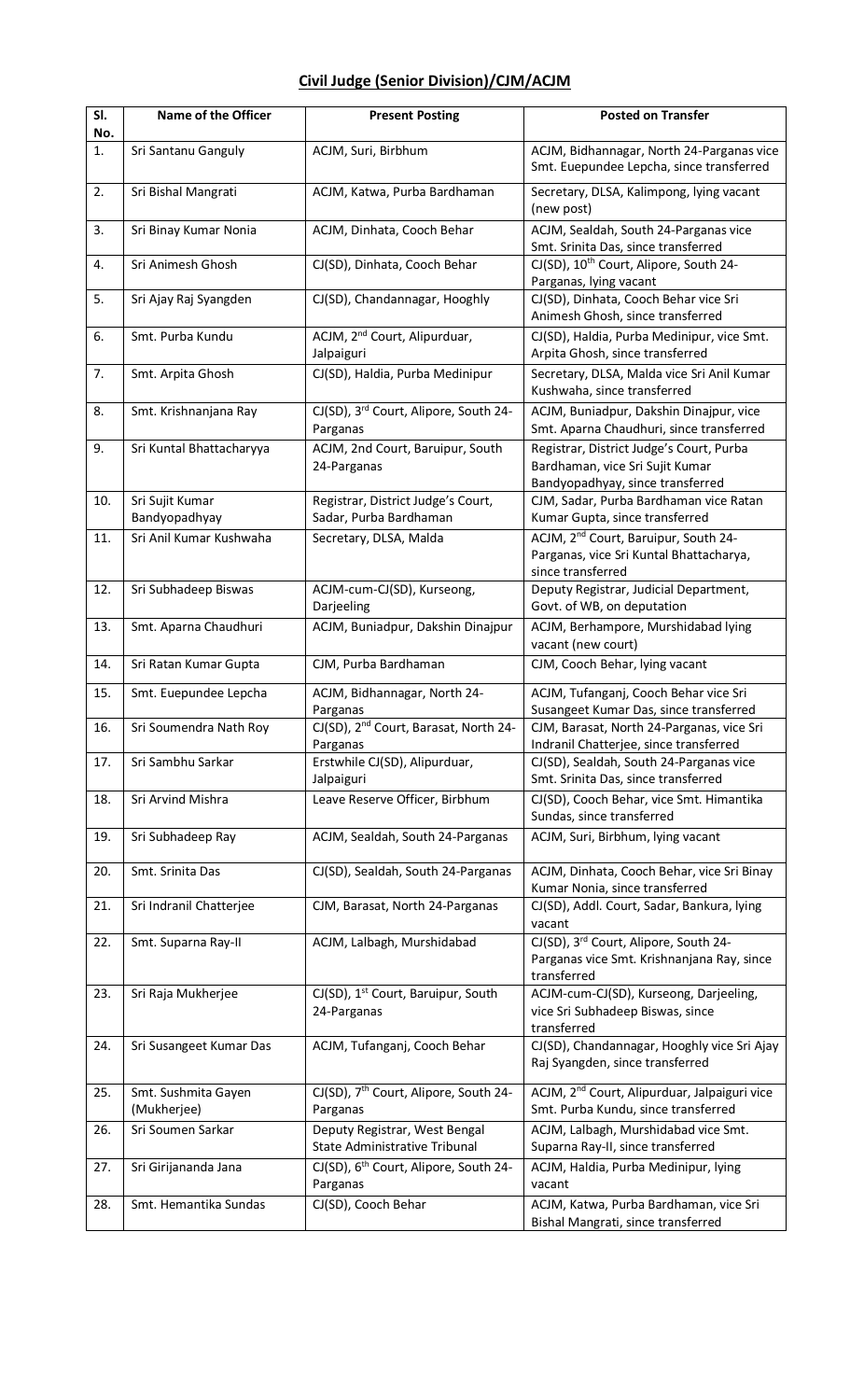# **CJ (Junior Division)/Judicial Magistrate**

| SI.<br>No. | <b>Name of the Officer</b>             | <b>Present posting</b>                                                                                 | <b>Transferred and posted as</b>                                                                                                   |
|------------|----------------------------------------|--------------------------------------------------------------------------------------------------------|------------------------------------------------------------------------------------------------------------------------------------|
| 1.         | Smt. Suchitra Deb                      | 3 <sup>rd</sup><br>Judicial<br>Magistrate,<br>Court,<br>Katwa, Purba Bardhaman                         | $20^{th}$<br>Metropolitan<br>Magistrate,<br>Court,<br>Calcutta vice Smt. Mala Chakraborty                                          |
| 2.         | Sri Jewel Chanda                       | Civil Judge (Junior Division),<br>1 <sup>st</sup><br>Court, Sadar, Howrah                              | Judicial Magistrate, 3 <sup>rd</sup> Court, Sealdah,<br>South 24-Parganas vice Mr. Qaiser Alam                                     |
| 3.         | Smt. Deepti Chanda                     | 7 <sup>th</sup><br>Civil Judge (Junior Division),<br>Court, Sadar, Howrah                              | Judicial Magistrate, 5 <sup>th</sup> Court, Sealdah,<br>South 24-Parganas vice Sri Indraneel<br>Chakraborty                        |
| 4.         | Sri Kallol Ghosh                       | 2 <sup>nd</sup><br>Judicial<br>Magistrate,<br>Court,<br>Sadar, Purba Bardhaman                         | Civil Judge (Junior Division), 2 <sup>nd</sup> Court,<br>Sadar, Jalpaiguri vice Mr. Rathin Biswas                                  |
| 5.         | Ms. Soma Chakraborty                   | Civil Judge (Junior Division),<br>4 <sup>th</sup><br>Court, Sadar, Purba Bardhaman                     | Judicial Magistrate, 3rd Court,<br>Sadar,<br>Jalpaiguri vice lying Vacant                                                          |
| 6.         | Smt. Saptabarna Sengupta               | Civil Judge (Junior Division), Addl.<br>Court-Cum-Judicial<br>Magistrate,<br>Ghatal, Paschim Medinipur | Magistrate, Additional<br>Judicial<br>Court,<br>Chinsurah, Hooghly vice Sri Biplab Shee                                            |
| 7.         | Jonny Ul Haque Mullick                 | Judicial Magistrate, 3rd Court,<br>Tamluk, Purba Medinipur                                             | Civil Judge (Junior Division), 7 <sup>th</sup> Court,<br>Sadar, Howrah vice Smt. Deepti Chanda                                     |
| 8.         | Smt. Sukti Sarkar                      | Judicial Magistrate, 2 <sup>nd</sup> Court,<br>Barrackpore, North 24-Parganas                          | Judicial Magistrate, 6 <sup>th</sup> Court,<br>Sadar,<br>Bankura vice Smt. Leena Chatterjee                                        |
| 9.         | Smt. Mala Chakraborty                  | Metropolitan Magistrate, 20 <sup>th</sup><br>Court, Calcutta                                           | Civil Judge (Junior Division)-Cum- Judicial<br>Magistrate, Dinhata, Coochbehar vice Smt.<br>Tamali Ghosh                           |
| 10.        | Smt. Ritwika Mohanta                   | 6 <sup>th</sup><br>Judicial<br>Magistrate,<br>Court,<br>Krishnagore, Nadia                             | Civil Judge (Junior Division), 4 <sup>th</sup> Court,<br>Serampore, Hooghly vice Smt. Annu Gupta                                   |
| 11.        | Ms. Aman Singhal                       | Judicial Magistrate, Islampur, Uttar<br>Dinajpur                                                       | Judicial Magistrate, 1st Court, Alipore, South<br>24-Parganas vice Sri Manojit Sarkar                                              |
| 12.        | Mr. Tshering Wangchuk<br><b>Bhutia</b> | 1 <sup>st</sup><br>Judicial<br>Magistrate,<br>Court,<br>Uluberia, Howrah                               | Civil Judge (Junior Division), Addl. Court-<br>Cum-Judicial Magistrate, Ghatal, Paschim<br>Medinipur vice Smt. Saptabarna Sengupta |
| 13.        | Arpita Hira                            | Civil Judge (Junior Division), 2nd<br>Court, Kandi, Murshidabad                                        | Judicial<br>Magistrate,<br>Islampur,<br>Uttar<br>Dinajpur vice Ms. Aman Singhal                                                    |
| 14.        | Smt. Annu Gupta                        | Civil Judge (Junior Division),<br>$4^{\text{th}}$<br>Court, Serampore, Hooghly                         | Civil Judge (Junior Division), 2 <sup>nd</sup> Court,<br>Kandi, Murshidabad vice Arpita Hira                                       |
| 15.        | Ms.Shukti Tapaswi                      | Civil Judge (Junior Division),<br>1 <sup>st</sup><br>Court, Chandernagore, Hooghly                     | Judicial Magistrate, 4 <sup>th</sup> Court, Sadar, Purba<br>Bardhaman vice Ms. Ranjani Kashyap                                     |
| 16.        | Ms. Sanjukta Bhattacharya              | 3 <sup>rd</sup><br>Judicial Magistrate,<br>Court,<br>Serampore, Hooghly                                | Judicial Magistrate, 3rd Court, Katwa, Purba<br>Bardhaman vice Smt. Suchitra Deb                                                   |
| 17.        | Smt. Nilanjana Banerjee                | 2 <sup>nd</sup><br>Judicial Magistrate,<br>Court,<br>Asansol, Paschim Bardhaman                        | Judicial Magistrate, 3rd Court, Serampore,<br>Hooghly vice Ms. Sanjukta Bhattacharya                                               |
| 18.        | Ms. Samata Das                         | Magistrate,<br>1 <sup>st</sup><br>Judicial<br>Court,<br>Tamluk, Purba Medinipur                        | Civil Judge (Junior Division), 1 <sup>st</sup> Court,<br>Sadar, Howrah vice Sri Jewel Chanda                                       |
| 19.        | Ms. Najmus Sahar                       | Civil Judge (Junior Division), 2nd<br>Court, Chandernagore, Hooghly                                    | Judicial<br>Kalna,<br>Purba<br>Magistrate,<br>Bardhaman vice Smt. Dalia Bhattacharya                                               |
| 20.        | Smt. Dalia Bhattacharya                | Judicial Magistrate, Kalna, Purba<br>Bardhaman                                                         | Judicial Magistrate, 2 <sup>nd</sup> Court, Alipore,<br>South<br>24-Parganas vice<br>Sri<br>Parijat<br>Chakraborty                 |
| 21.        | Ms. Nausin Anjum                       | 1 <sup>st</sup><br>Judicial<br>Magistrate,<br>Court,<br>Alipurduar, Jalpaiguri                         | Civil Judge (Junior Division), 2 <sup>nd</sup> Court,<br>Chandernagore, Hooghly vice Ms. Najmus<br>Sahar                           |
| 22.        | Ms. Sananda Hajra                      | 5 <sup>th</sup><br>Judicial<br>Magistrate,<br>Court,<br>Alipore, South 24-Parganas                     | Judicial Magistrate, 3rd Court, Tamluk,<br>Purba Medinipur vice Jonny Ul Haque<br>Mullick                                          |
| 23.        | Mr. Tapas Laha                         | Civil Judge (Junior Division), 4th<br>Court, Alipore, Sourth 24-Parganas                               | Judicial Magistrate, 1 <sup>st</sup> Court, Tamluk,<br>Purba Medinipur vice Ms. Samata Das                                         |
| 24.        | Smt. Tamali Ghosh                      | Civil Judge (Junior Division)-Cum-<br>Judicial<br>Magistrate,<br>Dinhata,<br>Coochbehar                | Civil Judge (Junior Division), 4 <sup>th</sup> Court,<br>Alipore, Sourth 24-Parganas vice Mr. Tapas<br>Laha                        |
| 25.        | Smt. Leena Chatterjee                  | Judicial Magistrate, 6 <sup>th</sup> Court, Sadar,<br><b>Bankura</b>                                   | Judicial Magistrate, 5 <sup>th</sup> Court, Alipore,<br>South 24-Parganas vice Ms. Sananda Hajra                                   |